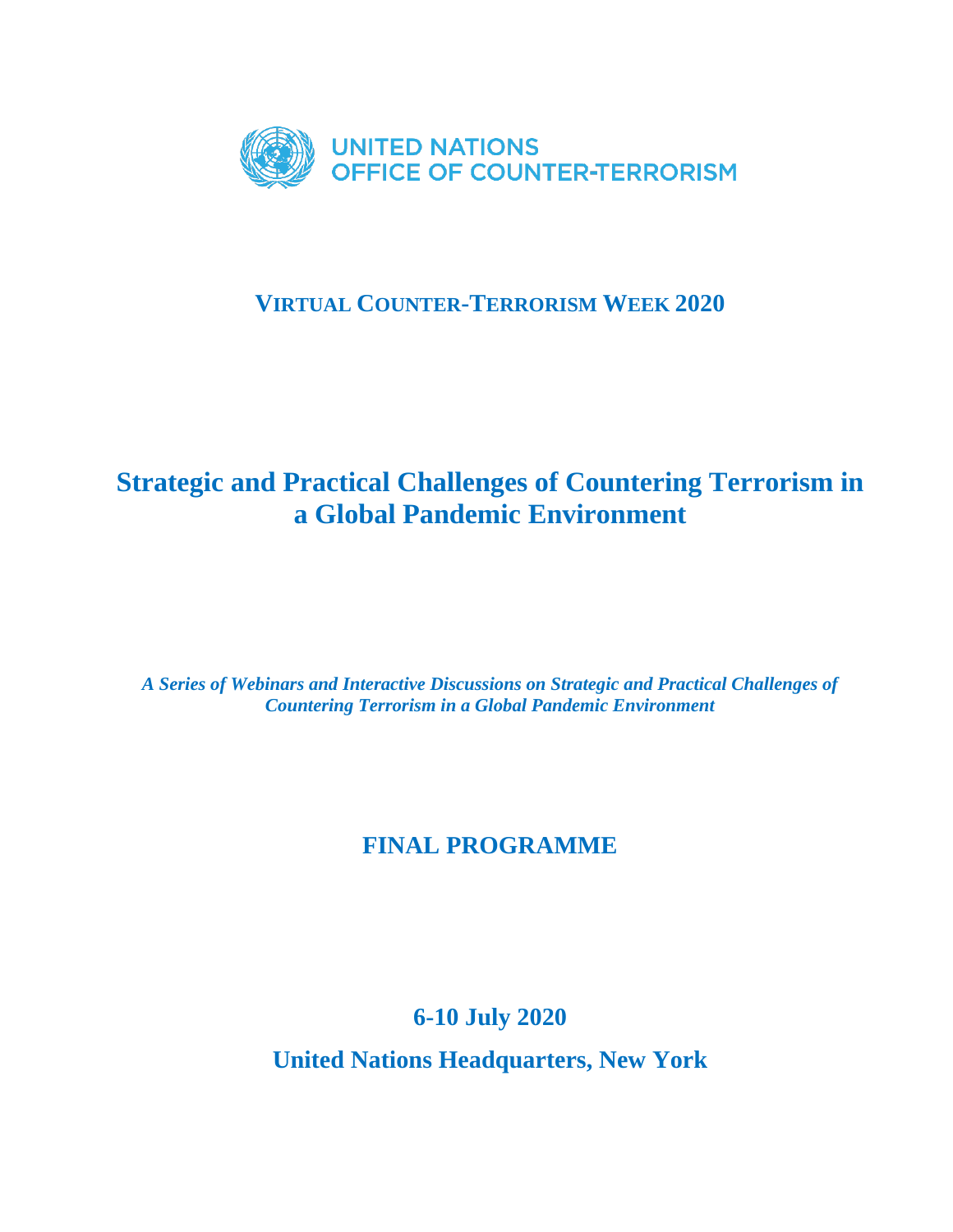| DAY I: MONDAY, 6 JULY 2020 |                                                                                                                                                                                                                                                                                                                                                                                                                                                                                                                                                                                                                                                                                                                                                                                       |
|----------------------------|---------------------------------------------------------------------------------------------------------------------------------------------------------------------------------------------------------------------------------------------------------------------------------------------------------------------------------------------------------------------------------------------------------------------------------------------------------------------------------------------------------------------------------------------------------------------------------------------------------------------------------------------------------------------------------------------------------------------------------------------------------------------------------------|
| 10:00-12:00                | <b>Launch of CT Week: Webinar I</b>                                                                                                                                                                                                                                                                                                                                                                                                                                                                                                                                                                                                                                                                                                                                                   |
|                            | Post COVID-19 World: Contours, Pivot Points and Benefits of<br><b>Multilateral Collaboration</b>                                                                                                                                                                                                                                                                                                                                                                                                                                                                                                                                                                                                                                                                                      |
|                            | <b>Key issues to be addressed</b>                                                                                                                                                                                                                                                                                                                                                                                                                                                                                                                                                                                                                                                                                                                                                     |
|                            | What is the short- to medium-term impact of COVID-19 on societies,<br>businesses, governments and international and regional organisations?<br>How will societies evolve and respond to social and technological changes in<br>the post-COVID-19 environment?<br>How to respond to the COVID-19 pandemic: how do we harness a "whole-of-<br>$\bullet$<br>society" approach and greater international collaboration, including how to<br>leverage existing multilateral platforms?<br>What is the impact of COVID-19 on international efforts to prevent and counter<br>$\bullet$<br>terrorism and the underlying spread of violent extremism, including from a<br>gender perspective?                                                                                                 |
|                            | <b>Co-Moderators</b>                                                                                                                                                                                                                                                                                                                                                                                                                                                                                                                                                                                                                                                                                                                                                                  |
|                            | Mr. Vladimir Voronkov, Under-Secretary-General for Counter-Terrorism,<br>$\bullet$<br>United Nations Office of Counter-Terrorism (UNOCT) (5 min)<br>Ms. Sarah Franck, Junior Professional Officer/Associate Expert, UNOCT (5<br>$\bullet$<br>min)                                                                                                                                                                                                                                                                                                                                                                                                                                                                                                                                     |
|                            | <b>Keynote Address</b>                                                                                                                                                                                                                                                                                                                                                                                                                                                                                                                                                                                                                                                                                                                                                                |
|                            | H.E. Mr. António Guterres, Secretary-General, United Nations (6-8 min)                                                                                                                                                                                                                                                                                                                                                                                                                                                                                                                                                                                                                                                                                                                |
|                            | <b>Distinguished Speakers</b>                                                                                                                                                                                                                                                                                                                                                                                                                                                                                                                                                                                                                                                                                                                                                         |
|                            | <b>H.E. Mr. Josep Borrell, High Representative of the European Union (EU) for</b><br>٠<br>Foreign Affairs and Security Policy, EU Commission Vice President (8 min)<br>Mr. Richard Haass, President, The Council on Foreign Relations (8 min)<br>$\bullet$<br>H.E. Mr. Kais Kabtani, Ambassador and Permanent Representative of Tunisia<br>$\bullet$<br>to the United Nations, Chair of the Counter-Terrorism Committee (8 min)<br>Ms. Ghada Fathi Waly, Executive Director, United Nations Office on Drugs<br>٠<br>and Crime, and Director-General, United Nations Office at Vienna (8 min)<br>Mr. Fabrizio Hochschild Drummond, Head of Digital Cooperation and<br>Special Adviser to the Secretary-General on the Commemoration of the United<br>Nations' 75th Anniversary (8 min) |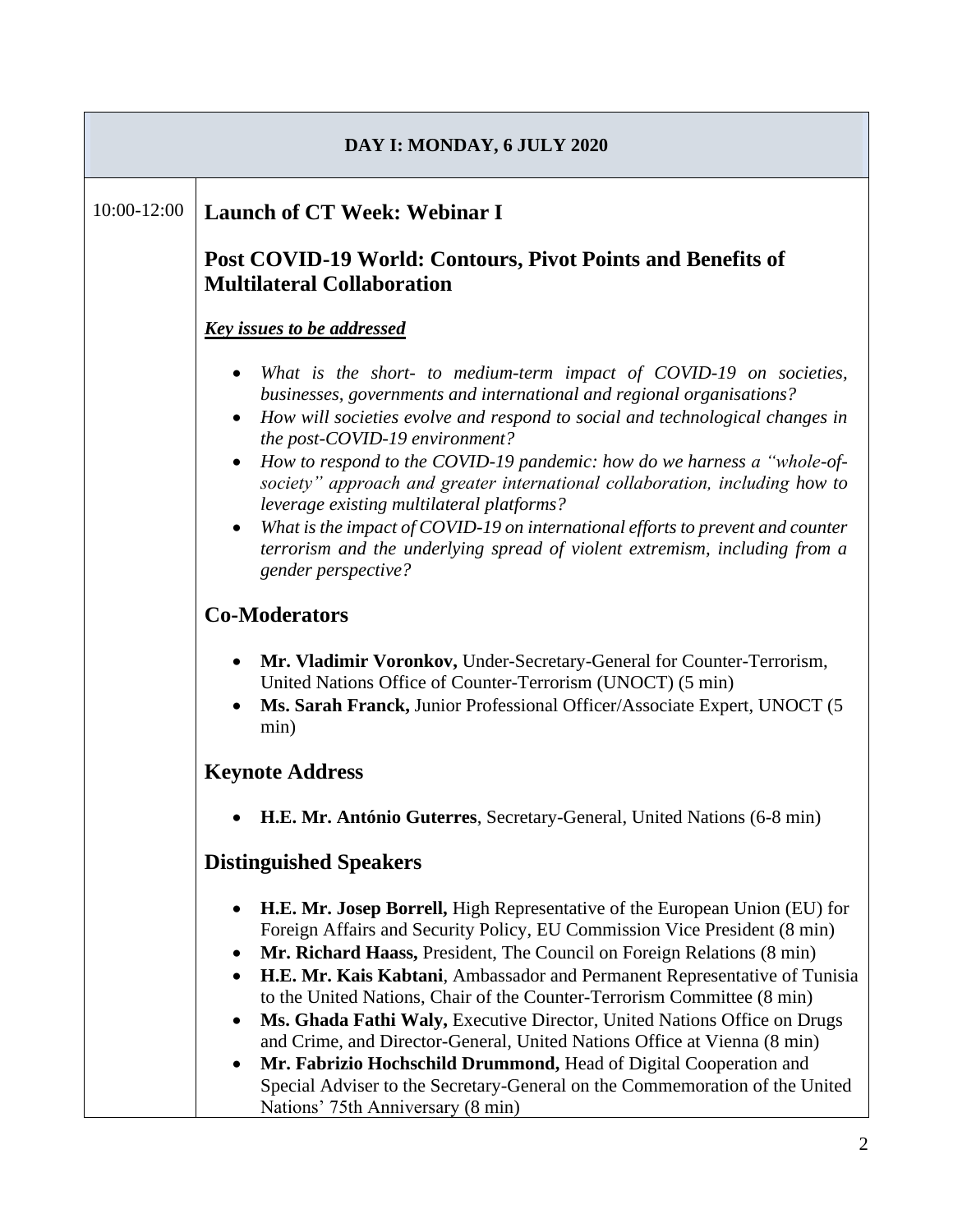|             | Ms. Asa Regnér, Deputy Executive Director, UN-Women (8 min)                                                                                                  |
|-------------|--------------------------------------------------------------------------------------------------------------------------------------------------------------|
|             | Mr. John Frank, Vice President, United Nations Affairs, Microsoft (8 min)                                                                                    |
|             | <b>Questions and comments from participants</b>                                                                                                              |
| 12:30-14:00 | <b>Interactive Discussion I</b>                                                                                                                              |
|             | <b>Emerging Threats: Responding to the Threat of Bio and Cyber</b><br><b>Terrorism</b>                                                                       |
|             | <b>Key issues to be addressed</b>                                                                                                                            |
|             | How to address terrorism using weapons of mass destruction in the COVID-19<br>$\bullet$<br>times?                                                            |
|             | Does the experience of the pandemic increase the likelihood of the use of<br>disease as a weapon?                                                            |
|             | Health and Security Interface: where do public health and security systems<br>meet?                                                                          |
|             | How to respond to the threat of misuse of the internet for terrorist purposes:<br>challenges and strategies?                                                 |
|             | How to protect individuals and infrastructures from threats of bioterrorism and<br>use of the internet for terrorist purposes?                               |
|             | <b>Moderator</b>                                                                                                                                             |
|             | Ms. Izumi Nakamitsu, Under-Secretary-General and High Representative for<br>$\bullet$<br>Disarmament Affairs, United Nations (6 min)                         |
|             | <b>Speakers</b>                                                                                                                                              |
|             | H.E. Ms. Lana Nusseibeh, Ambassador and Permanent Representative of the<br>٠<br>United Arab Emirates to the United Nations (7 min)                           |
|             | Mr. Kevin Sheehan, Assistant Director, Chemical, Biological, Radiological,<br>$\bullet$                                                                      |
|             | Nuclear Explosives and Vulnerable Targets Sub-Directorate (CBRNE & VT<br>SD), INTERPOL (7 min)                                                               |
|             | Mr. Daniel Feakes, Chief, Biological Weapons Convention Implementation<br>$\bullet$                                                                          |
|             | Support Unit, United Nations Office for Disarmament Affairs (7 min)<br>Dr. Maurizio Barbeschi, Senior Adviser to the Executive Director, Health<br>$\bullet$ |
|             | Emergencies, World Health Organization (7 min)                                                                                                               |
|             | Mr. Frederic Poudevigne, Emergency Management Specialist, Food and<br>$\bullet$                                                                              |
|             | Agriculture Organization of the United Nations (7 min)<br>Ms. Kiersten Todt, Managing Director, Cyber Readiness Institute (7 min)                            |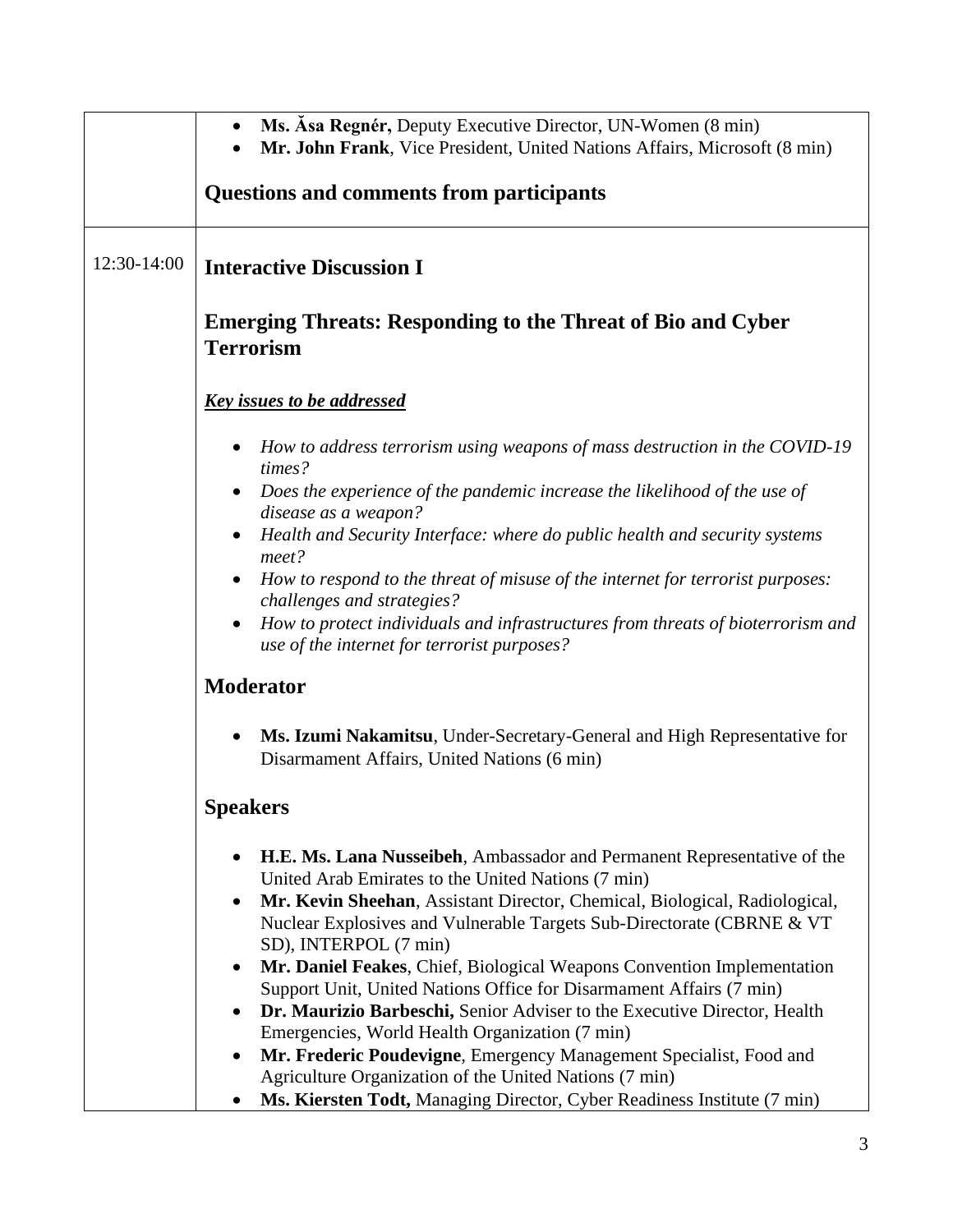|                         | Mr. Jonathan Brewer, Coordinator, Group of Experts supporting the 1540<br>Committee, United Nations (7 min)                                                                                                                                                                                                                                                                         |
|-------------------------|-------------------------------------------------------------------------------------------------------------------------------------------------------------------------------------------------------------------------------------------------------------------------------------------------------------------------------------------------------------------------------------|
|                         | <b>Commentary</b><br>Ms. Cindy Termorshuizen, Director General, International Security Policy,<br>Global Affairs Canada (5 min)<br>Mr. Florentino Manalastas, Acting Chair, Program Management Center of the<br>Anti-Terrorism Council, Republic of the Philippines (5 min)<br>Questions and comments from participants                                                             |
| DAY II: TUESDAY, 7 JULY |                                                                                                                                                                                                                                                                                                                                                                                     |
| 09:00:11:00             | <b>Webinar II</b>                                                                                                                                                                                                                                                                                                                                                                   |
|                         | The Global Scourge of Terrorism: Assessment of High-Risk Threats<br>and Trends, including the rise of Violent Extremism and Hate Speech<br>in a Pandemic Environment (Closed Session)                                                                                                                                                                                               |
|                         | <b>Key issues to be addressed</b>                                                                                                                                                                                                                                                                                                                                                   |
|                         | Assessing the impact of the COVID-19 crisis on the terrorism threat landscape<br>and adjusting the response framework<br>Responding to the rising threat of racially or ethnically motivated terrorism<br>and hate speech conducive to terrorism in a pandemic environment<br>Risks and opportunities to social cohesion and community resilience in the<br>COVID-19 recovery phase |
|                         | <b>Moderator</b>                                                                                                                                                                                                                                                                                                                                                                    |
|                         | H.E. Mr. Dian Triansyah Djani, Ambassador and Permanent Representative<br>of the Republic of Indonesia to the United Nations, Chair of the Security<br>Council's 1267 Sanctions Committee (7 min)                                                                                                                                                                                   |
|                         | <b>Speakers</b>                                                                                                                                                                                                                                                                                                                                                                     |
|                         | Ms. Michèle Coninsx, Assistant Secretary-General and Executive Director of<br>the Counter-Terrorism Committee Executive Directorate, United Nations (7<br>min)<br>Mr. Adama Dieng, Under-Secretary-General and Special Adviser of the<br>United Nations Secretary-General on the Prevention of Genocide (7 min)                                                                     |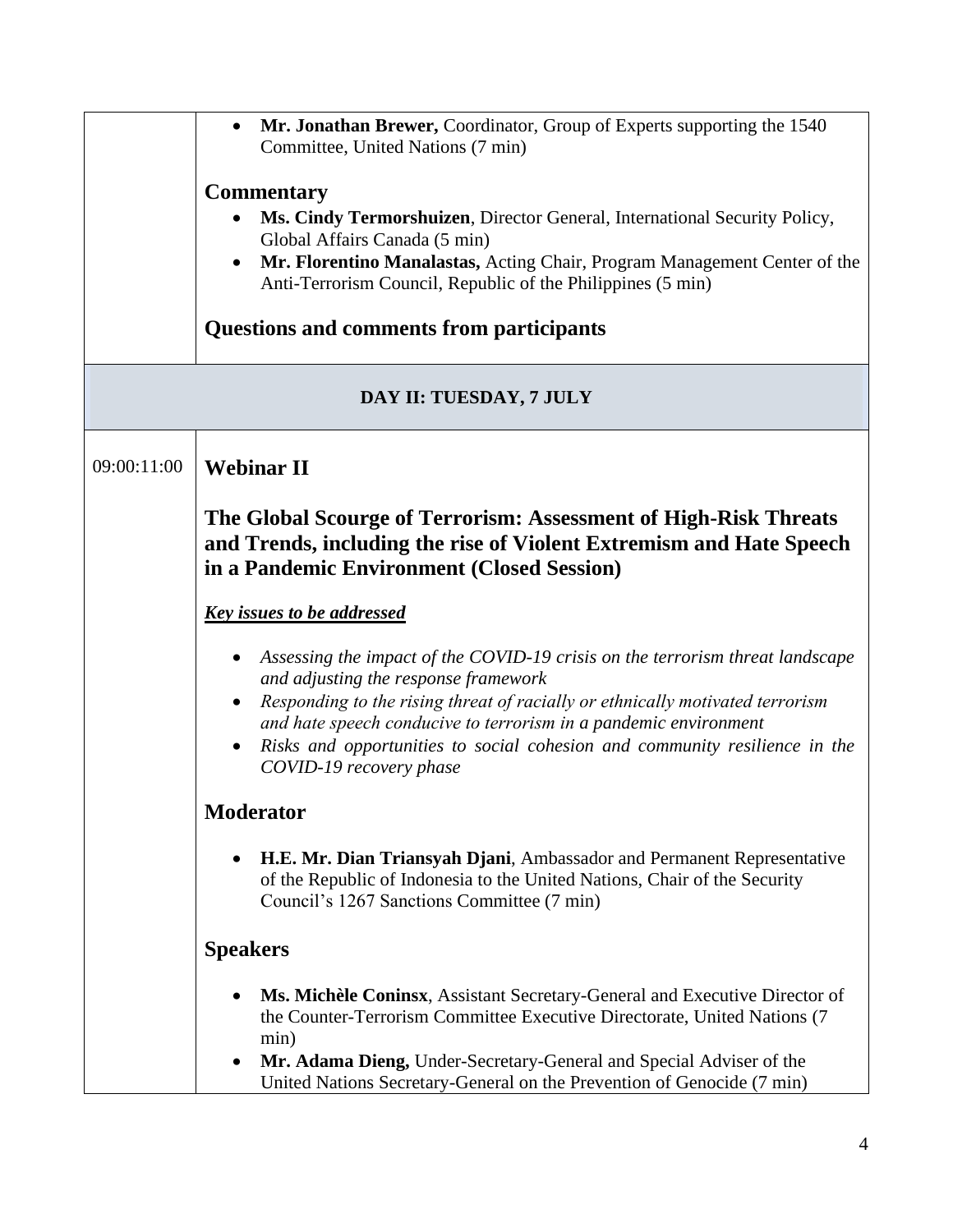|             | Ambassador Vladimir Tarabrin, Director, Department on New Challenges<br>$\bullet$<br>and Threats, Ministry of Foreign Affairs of the Russian Federation (7 min)<br>Mr. Edmund Fitton-Brown, Coordinator of the ISIL (Da'esh)/Al-Qaida<br>$\bullet$<br>Analytical Support and Sanctions Monitoring Team, United Nations (7 min)<br>Ambassador Andreas Künne, Director for the United Nations and<br>$\bullet$<br>Counterterrorism, German Foreign Office (7 min)<br>Mr. Christopher Harnisch, Deputy Coordinator for Countering Violent<br>$\bullet$<br>Extremism, Bureau of Counterterrorism, U.S. Department of State (7 min) |
|-------------|--------------------------------------------------------------------------------------------------------------------------------------------------------------------------------------------------------------------------------------------------------------------------------------------------------------------------------------------------------------------------------------------------------------------------------------------------------------------------------------------------------------------------------------------------------------------------------------------------------------------------------|
|             | <b>Commentary</b>                                                                                                                                                                                                                                                                                                                                                                                                                                                                                                                                                                                                              |
|             | H.E. Ms. Sima Bahous, Ambassador and Permanent Representative of the<br>$\bullet$<br>Hashemite Kingdom of Jordan to the United Nations (5 min)<br>Ms. Julia Ebner, Resident Research Fellow at the Institute for Strategic<br>$\bullet$<br>Dialogue (ISD) (5 min)                                                                                                                                                                                                                                                                                                                                                              |
|             | <b>Questions and comments from participants</b>                                                                                                                                                                                                                                                                                                                                                                                                                                                                                                                                                                                |
| 11:30-12:15 | <b>UNCCT Virtual Expo</b>                                                                                                                                                                                                                                                                                                                                                                                                                                                                                                                                                                                                      |
|             | <b>Launch agenda:</b>                                                                                                                                                                                                                                                                                                                                                                                                                                                                                                                                                                                                          |
|             | Short video about the United Nations Counter-Terrorism Centre (UNCCT)<br>Statements by the distinguished speakers<br>٠<br>Introduction to the UNCCT Virtual Expo<br>$\bullet$<br>Interview with distinguished speakers and Dr. Jehangir Khan, Director,<br>UNCCT, about the history and future of UNCCT                                                                                                                                                                                                                                                                                                                        |
|             | <b>Moderator</b>                                                                                                                                                                                                                                                                                                                                                                                                                                                                                                                                                                                                               |
|             | Ms. Amani Alkhiami, Associate Expert – Strategic Communications, UNCCT<br>٠<br>$(5 \text{ min})$                                                                                                                                                                                                                                                                                                                                                                                                                                                                                                                               |
|             | <b>Distinguished Speakers</b>                                                                                                                                                                                                                                                                                                                                                                                                                                                                                                                                                                                                  |
|             | H.E. Mr. Abdallah Y. Al-Mouallimi, Ambassador and Permanent<br>$\bullet$<br>Representative of the Kingdom of Saudi Arabia to the United Nations and Chair<br>of the UNCCT Advisory Board (7 minutes)<br>Mr. Vladimir Voronkov, Under-Secretary-General for Counter-Terrorism,<br>$\bullet$<br>UNOCT, and Executive Director of UNCCT (7 minutes)                                                                                                                                                                                                                                                                               |
|             | <b>Interview</b><br>The distinguished speakers<br>$\bullet$                                                                                                                                                                                                                                                                                                                                                                                                                                                                                                                                                                    |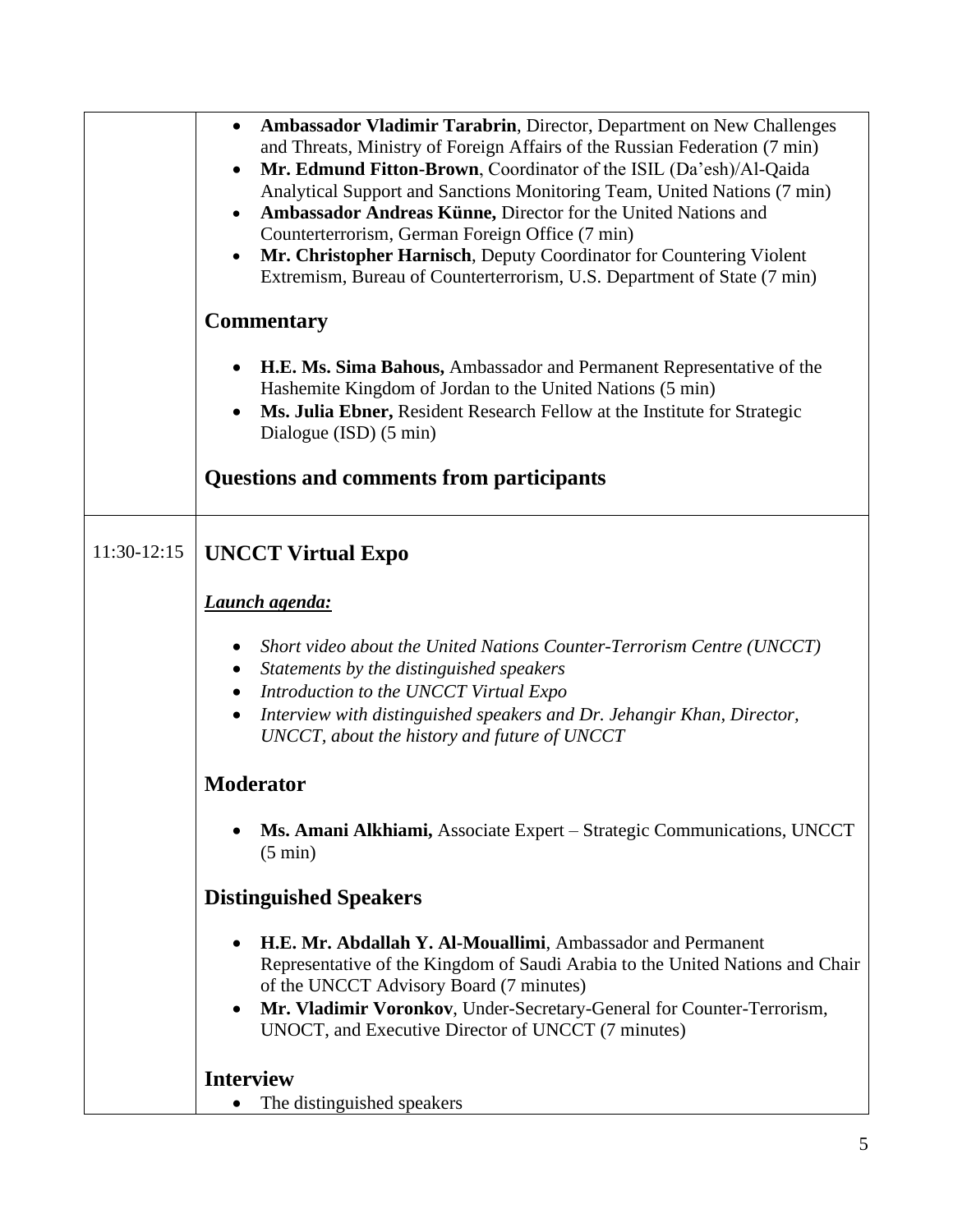|             | Dr. Jehangir Khan, Director of UNCCT, United Nations Office of Counter-<br>Terrorism (7 min)                                                 |
|-------------|----------------------------------------------------------------------------------------------------------------------------------------------|
|             | DAY III: WEDNESDAY, 8 JULY                                                                                                                   |
| 09:00-11:00 | <b>Webinar III</b>                                                                                                                           |
|             | <b>Addressing the Plight of Victims of Terrorism in a Challenging</b><br><b>Environment</b>                                                  |
|             | <u>Key issues to be addressed:</u>                                                                                                           |
|             | How can we preserve momentum and focus on strengthening action on the<br>human rights of victims during a global pandemic?                   |
|             | What are the challenges and critical needs in assisting victims of terrorism in a<br>post-pandemic environment?                              |
|             | How can we further enhance international cooperation on supporting victims of<br>terrorism?                                                  |
|             | <b>Co-Moderators</b>                                                                                                                         |
|             | H.E. Mr. Agustín Santos Maraver, Ambassador and Permanent<br>Representative of Spain to the United Nations (6 min)                           |
|             | H.E. Ms. Adela Raz, Ambassador and Permanent Representative of the Islamic<br>Republic of Afghanistan to the United Nations (6 min)          |
|             | <b>Speakers</b>                                                                                                                              |
|             | H.E. Sheikha Alya bint Ahmed Al Thani, Ambassador and Permanent<br>Representative of the State of Qatar to the United Nations (7 min)        |
|             | Dr. (Ms.) April Naturale, MSW, PhD, Traumatic Stress Specialist in Mass<br>٠<br>Violence and Terrorism (7 min)                               |
|             | Mr. Guillaume Denoix de Saint Marc, The French Association of Victims of<br>Terrorism (7 min)                                                |
|             | Mr. Imrana Buba, Co-founder, Youth Coalition Against Terrorism, Nigeria (7)<br>min)                                                          |
|             | Ms. Denise Lifton, Head of Victims Unit, UNCCT/UNOCT (7 min)<br><b>Commentary</b>                                                            |
|             |                                                                                                                                              |
|             | H.E. Mr. Lazarus Ombai Amayo, Ambassador and Permanent Representative<br>$\bullet$<br>of the Republic of Kenya to the United Nations (5 min) |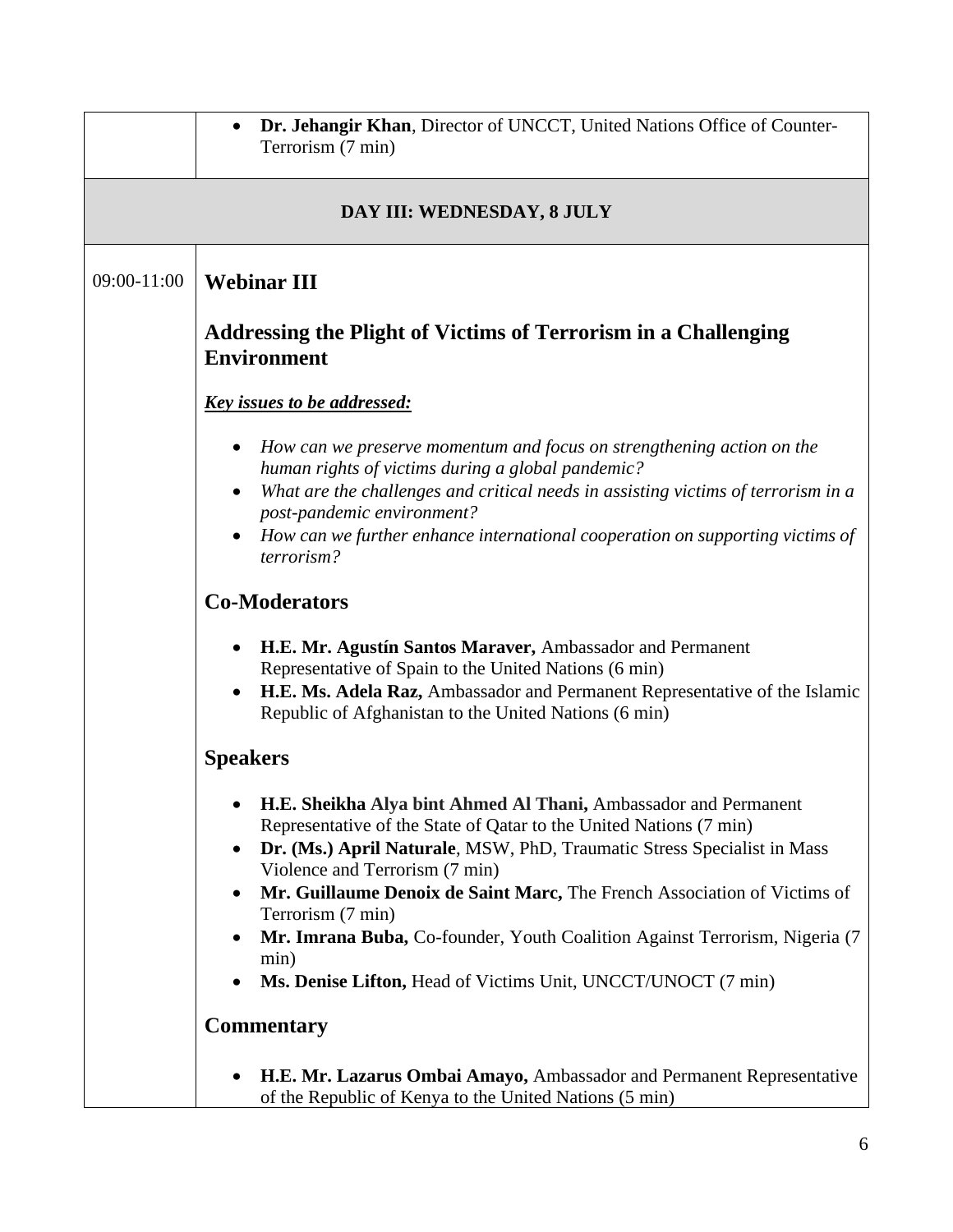|             | <b>Questions and comments from participants</b>                                                                                                                                                                                                                                                                                                                                                                                                                                                                                                                                                                                                                                                                                 |
|-------------|---------------------------------------------------------------------------------------------------------------------------------------------------------------------------------------------------------------------------------------------------------------------------------------------------------------------------------------------------------------------------------------------------------------------------------------------------------------------------------------------------------------------------------------------------------------------------------------------------------------------------------------------------------------------------------------------------------------------------------|
| 11:30-13:00 | <b>Interactive Discussion III</b>                                                                                                                                                                                                                                                                                                                                                                                                                                                                                                                                                                                                                                                                                               |
|             | Global programmes on Countering Terrorist Travel, Returning<br>Foreign Terrorists Fighters (FTFs), including their Prosecution,<br><b>Rehabilitation and Reintegration</b>                                                                                                                                                                                                                                                                                                                                                                                                                                                                                                                                                      |
|             | <b>Key issues to be addressed</b>                                                                                                                                                                                                                                                                                                                                                                                                                                                                                                                                                                                                                                                                                               |
|             | The United Nations Countering Terrorist Travel Programme<br>The Prosecution, Rehabilitation, and Reintegration (PRR) under the Global<br>$\bullet$<br>Framework on UN Support to the Member States on Individuals Returned from<br>Iraq and the Syrian Arab Republic<br>Children affected by terrorism, particularly in the context of the Foreign<br>$\bullet$<br>Terrorist Fighters (FTF) phenomenon                                                                                                                                                                                                                                                                                                                          |
|             | <b>Moderator</b>                                                                                                                                                                                                                                                                                                                                                                                                                                                                                                                                                                                                                                                                                                                |
|             | Mr. Vladimir Voronkov, Under-Secretary-General for Counter-Terrorism,<br>UNOCT (7 min)                                                                                                                                                                                                                                                                                                                                                                                                                                                                                                                                                                                                                                          |
|             | <b>Speakers</b>                                                                                                                                                                                                                                                                                                                                                                                                                                                                                                                                                                                                                                                                                                                 |
|             | Mr. Jürgen Stock, Secretary-General of INTERPOL (5 min)<br>٠<br>H.E. Ms. Anna Kuznetsova, Children's Rights Commissioner for the<br>$\bullet$<br>President of the Russian Federation (7 min)<br>H.E. Mr. Kairat Umarov, Ambassador and Permanent Representative of the<br>Republic of Kazakhstan to the United Nations (7 min)<br>Mr. Nikhil Seth, Executive Director, United Nations Institute for Training and<br>٠<br>Research (7 min)<br>Mr. Jelle Postma, Chief of the CT Travel Programme and Aviation Security<br>$\bullet$<br>Section, UNOCT (7 min)<br>Ms. Larissa Adameck, Programme Management Officer, UNCCT/UNOCT (4<br>min)<br>Ms. Brigid Kennedy Pfister, Senior Child Protection Specialist, UNICEF (4)<br>min) |
|             | <b>Commentary</b>                                                                                                                                                                                                                                                                                                                                                                                                                                                                                                                                                                                                                                                                                                               |
|             | H.E. Ms. Katalin Annamaria Bogyay, Ambassador and Permanent<br>Representative of Hungary to the United Nations (5 min)                                                                                                                                                                                                                                                                                                                                                                                                                                                                                                                                                                                                          |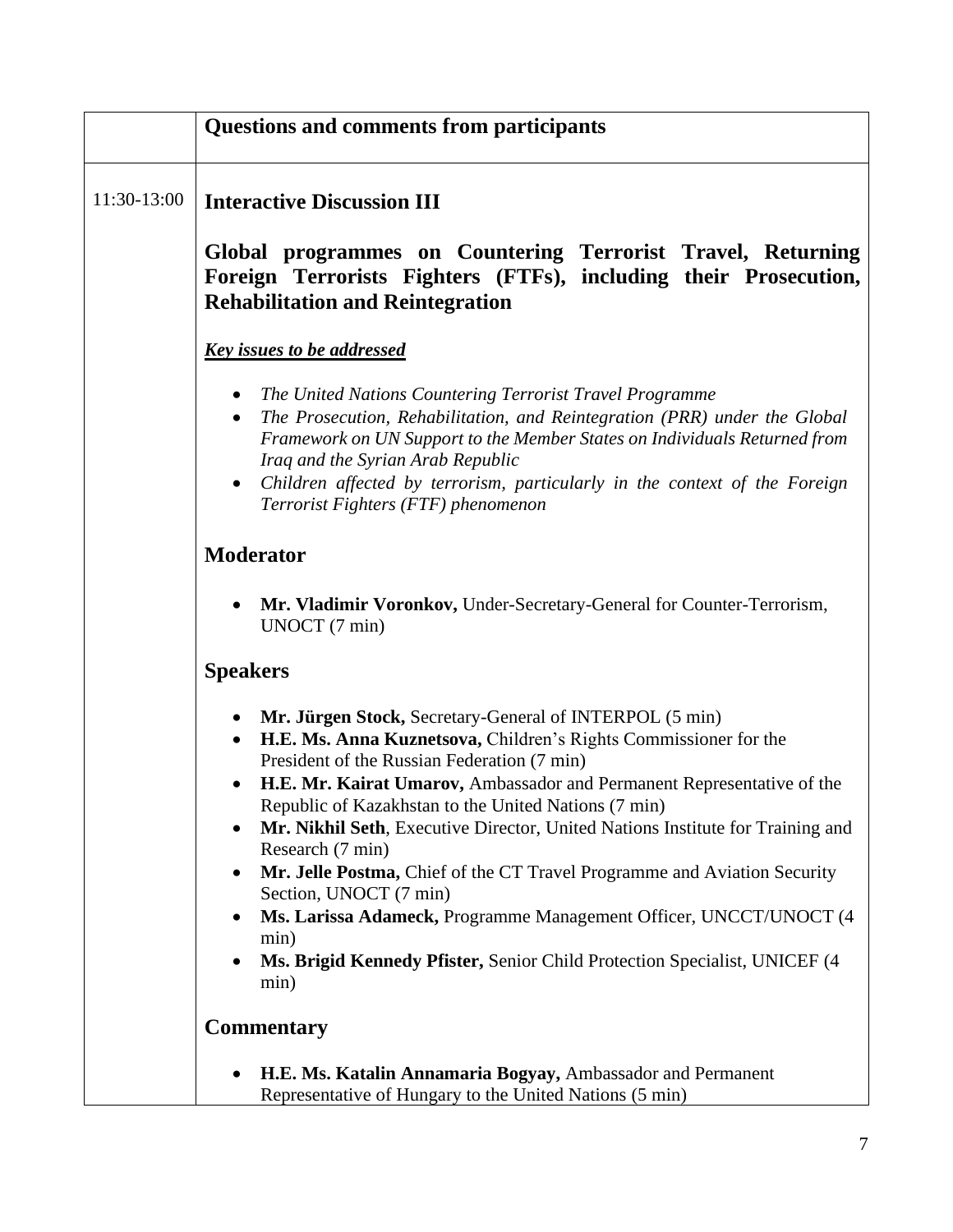|             | H.E. Mr. Huib Mijnarends, International Envoy for Counter-Terrorism of the<br>$\bullet$<br>Netherlands (5 min)                                                                                                    |
|-------------|-------------------------------------------------------------------------------------------------------------------------------------------------------------------------------------------------------------------|
|             | <b>Questions and comments from participants</b>                                                                                                                                                                   |
|             | DAY IV: THURSDAY, 9 JULY                                                                                                                                                                                          |
| 09:00-11:00 | <b>Webinar IV</b>                                                                                                                                                                                                 |
|             | Protecting and promoting Human Rights as a cornerstone of building<br>resilience against terrorism                                                                                                                |
|             | <b>Key issues to be addressed</b>                                                                                                                                                                                 |
|             | Ensuring counter-terrorism measures are consistent with international human<br>$\bullet$<br>rights law                                                                                                            |
|             | Risks and challenges to the promotion and protection of human rights related to<br>$\bullet$<br>the use of counter-terrorism technologies, tools, resources and legislation to<br>support the COVID-19 response   |
|             | How to better integrate the role and protection of women human rights defenders<br>and peacebuilders into PCVE and CT in line with Security Council resolution 2493<br>$(2019)$ ?                                 |
|             | What are the challenges civil society faces in the protection and promotion of<br>$\bullet$<br>human rights in the counter-terrorism context?                                                                     |
|             | How to address countering the financing of terrorism (CFT) risks while<br>$\bullet$<br>safeguarding humanitarian assistance?                                                                                      |
|             | What are the new capacity-building needs and challenges under Security Council<br>resolution 2462 (2019)?                                                                                                         |
|             | <b>Moderator</b>                                                                                                                                                                                                  |
|             | Ms. Ilze Brands Kehris, Assistant Secretary-General for Human Rights and Head<br>of the Office of the United Nations High Commissioner for Human Rights in New<br>York (7 min)                                    |
|             | <b>Speakers</b>                                                                                                                                                                                                   |
|             | H.E. Ms. Pascale Baeriswyl, Ambassador and Permanent Representative of<br>٠                                                                                                                                       |
|             | Switzerland to the United Nations (7 min)<br>Professor Fionnuala Ní Aoláin, United Nations Special Rapporteur for the<br>$\bullet$<br>Protection and Promotion of Human Rights while Countering Terrorism (7 min) |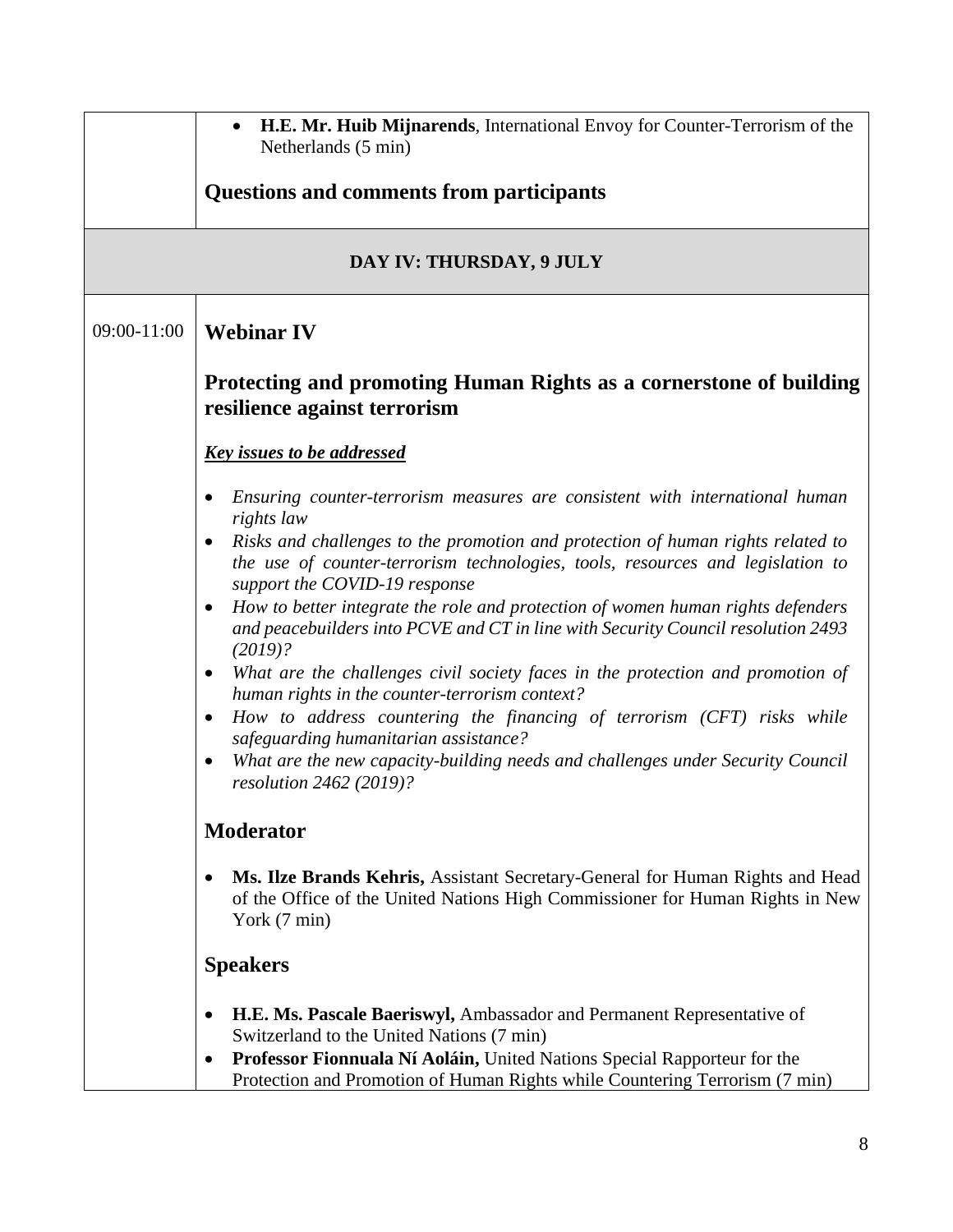|             | Ms. Sanam Naraghi Anderlini, Founder and Executive Director, International<br>$\bullet$<br>Civil Society Action Network (7 min)                                                                                                                                        |
|-------------|------------------------------------------------------------------------------------------------------------------------------------------------------------------------------------------------------------------------------------------------------------------------|
|             | Mr. Zeeshan Amin, Head of Unit on Countering the Financing of Terrorism,<br>$\bullet$<br>UNCCT/UNOCT (7 min)                                                                                                                                                           |
|             | <b>Commentary</b>                                                                                                                                                                                                                                                      |
|             | H.E. Mr. Nicolas de Rivière, Ambassador and Permanent Representative of<br>٠<br>France to the United Nations (5 min)                                                                                                                                                   |
|             | H.E. Mr. Omar Hilale, Ambassador and Permanent Representative of the<br>٠<br>Kingdom of Morocco to the United Nations (5 min)                                                                                                                                          |
|             | <b>Questions and comments from participants</b>                                                                                                                                                                                                                        |
| 11:30-13:00 | <b>Interactive Discussion IV</b>                                                                                                                                                                                                                                       |
|             | Prevention of Violent Extremism and Strengthening Social Cohesion:<br><b>Investing in Youth-led and Youth-driven Initiatives to build Resilient</b><br><b>Societies</b>                                                                                                |
|             | <b>Key issues to be addressed:</b>                                                                                                                                                                                                                                     |
|             | What are the challenges to social cohesion and community resilience in the<br>$\bullet$<br>COVID-19 recovery phase?                                                                                                                                                    |
|             | How can we mobilise the positive experiences of youth and leverage their<br>$\bullet$<br>impact as real partners in prevention and as peacemakers?                                                                                                                     |
|             | How can we prevent violent extremism conducive to terrorism by building<br>$\bullet$<br>youth resilience, including through promoting education, cultural identities,<br>tolerance, sports, and gamification and by supporting livelihoods and national<br>capacities? |
|             | How can we best support and reinforce youth-led PCVE initiatives?                                                                                                                                                                                                      |
|             | <b>Moderator</b>                                                                                                                                                                                                                                                       |
|             | Ms. Jayathma Wickramanayake, United Nations Secretary-General's Envoy<br>on Youth (7 minutes)                                                                                                                                                                          |
|             | <b>Speakers</b>                                                                                                                                                                                                                                                        |
|             | H.E. Mr. Ali Rashid Al Nuaimi, Chairman, Hedayah (7 min)<br>Mr. Achim Steiner, Administrator, United Nations Development Programme<br>٠<br>$(7 \text{ min})$                                                                                                           |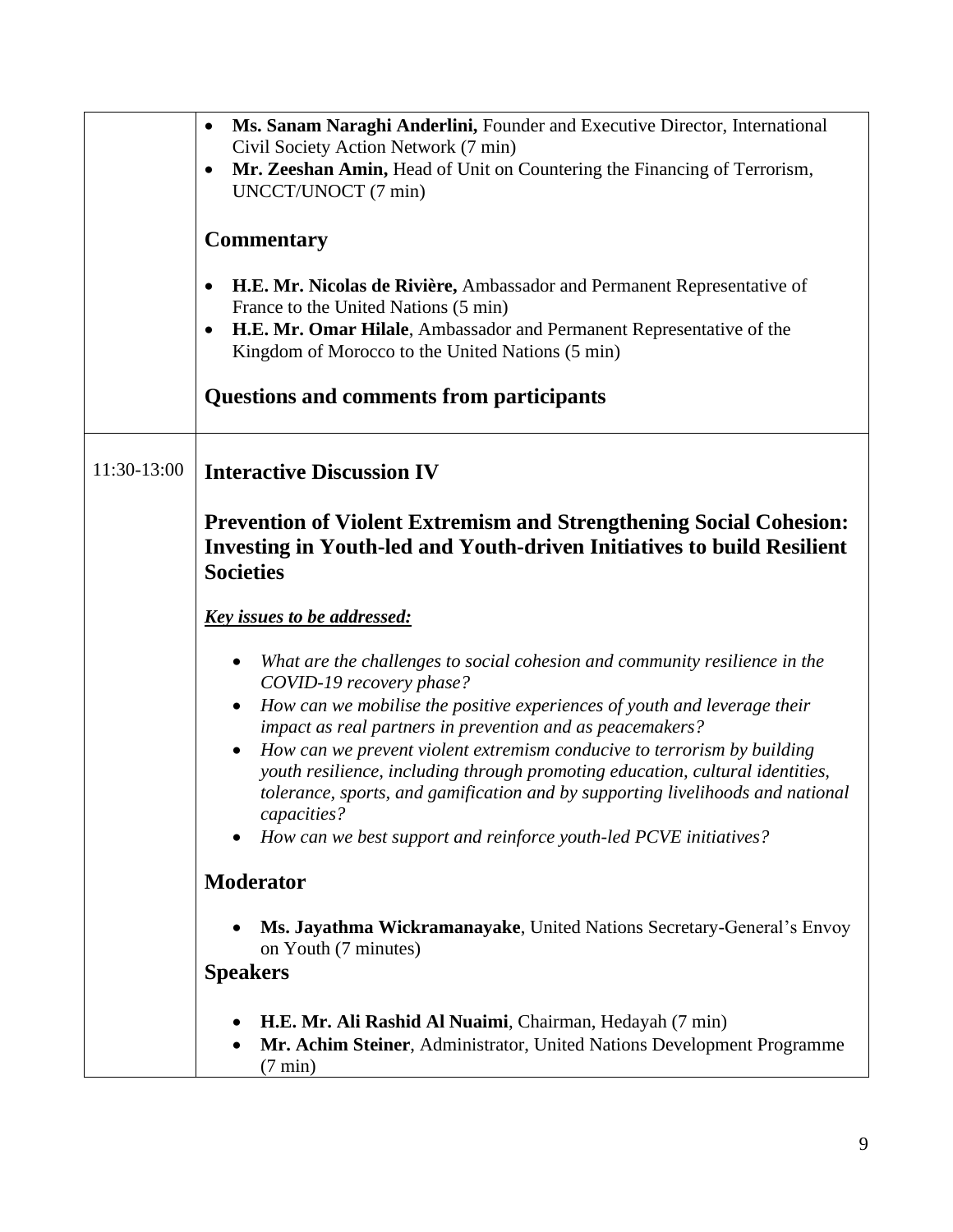|                        | Mr. Miguel Ángel Moratinos, High Representative for the United Nations<br>$\bullet$<br>Alliance of Civilizations (7 min)<br>Ms. Stefania Giannini, Assistant Director-General for Education, United<br>Nations Educational, Scientific and Cultural Organization (7 min)<br>Ms. Hilde Hardeman, Head of Service of the Service for Foreign Policy<br>$\bullet$<br>Instruments, European Commission (7 min)<br><b>Young Voices from the field</b><br>Ms. Fatima Ezzahra Benoughazi, President, Youth Leaders Council (of<br>Tangier), Morocco (7 min)<br>Ms. Wevyn Muganda, Founder, Beyond the Lines, Kenya (5 min)<br><b>Questions and comments from participants</b>                                                                                                                                                                                                                                                                                                                                                                                                                                                                                              |
|------------------------|---------------------------------------------------------------------------------------------------------------------------------------------------------------------------------------------------------------------------------------------------------------------------------------------------------------------------------------------------------------------------------------------------------------------------------------------------------------------------------------------------------------------------------------------------------------------------------------------------------------------------------------------------------------------------------------------------------------------------------------------------------------------------------------------------------------------------------------------------------------------------------------------------------------------------------------------------------------------------------------------------------------------------------------------------------------------------------------------------------------------------------------------------------------------|
| DAY V: FRIDAY, 10 JULY |                                                                                                                                                                                                                                                                                                                                                                                                                                                                                                                                                                                                                                                                                                                                                                                                                                                                                                                                                                                                                                                                                                                                                                     |
| 09:00-11:00            | <b>Webinar V</b><br>Civil Society and Media Perspectives on Preventing and Countering<br><b>Terrorism in a Pandemic</b>                                                                                                                                                                                                                                                                                                                                                                                                                                                                                                                                                                                                                                                                                                                                                                                                                                                                                                                                                                                                                                             |
|                        | <u>Key issues to be addressed:</u>                                                                                                                                                                                                                                                                                                                                                                                                                                                                                                                                                                                                                                                                                                                                                                                                                                                                                                                                                                                                                                                                                                                                  |
|                        | What is the impact of the COVID-19 'infodemic' on violent extremism<br>٠<br>conducive to terrorism: trends, narratives and platforms?<br>On the frontline of prevention, what is the role of the civil society? And what<br>٠<br>has been its contributions?<br>What are the good practices that should be implemented at the organizational,<br>local, national, and international level to support civil society and media<br>engagement in countering terrorism and preventing and countering violent<br>extremism efforts?<br>What more can be done, now and in the future, to ensure that 'hard to reach'<br>$\bullet$<br>communities and small or geographically remote civil society organisations<br>can contribute to preventing and countering violent extremism online?<br>What are the legal and technological challenges in content moderation for<br>٠<br>online efforts to tackle violent extremism conducive to terrorism while<br>respecting freedom of expression?<br>How does media coverage impact terrorism?<br>What are the spaces and dynamics of terrorist radicalisation and recruitment of<br>men, women and youth, and how to tackle it? |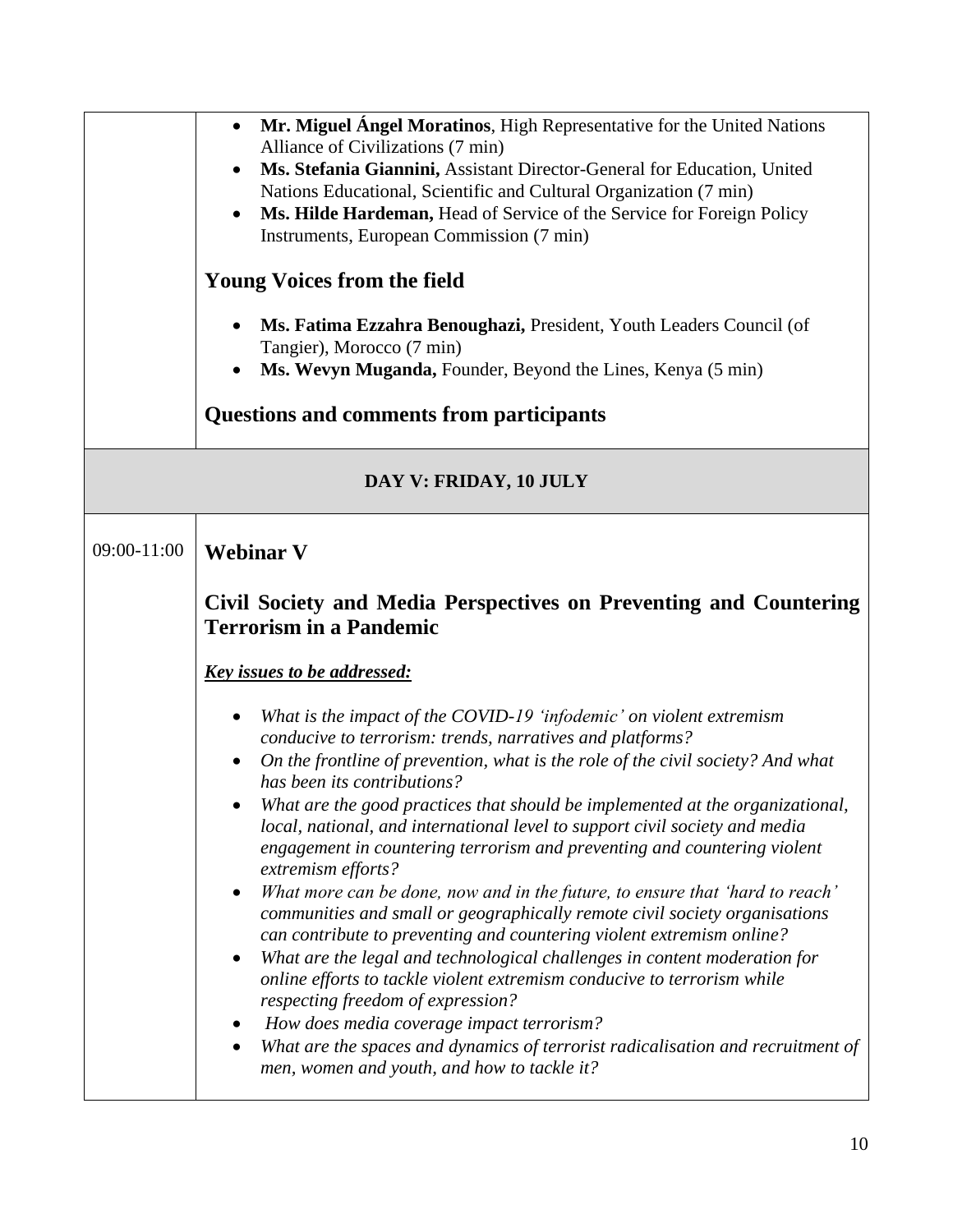|             | <b>Moderator</b>                                                                                                                                                                                                                                                                                                                                                                                                                                                                                                                                                                                                                                                                                                                                                                                                                                              |
|-------------|---------------------------------------------------------------------------------------------------------------------------------------------------------------------------------------------------------------------------------------------------------------------------------------------------------------------------------------------------------------------------------------------------------------------------------------------------------------------------------------------------------------------------------------------------------------------------------------------------------------------------------------------------------------------------------------------------------------------------------------------------------------------------------------------------------------------------------------------------------------|
|             | Mr. Raffi Gregorian, Deputy to the Under-Secretary-General for Counter-<br>Terrorism and Director, UNOCT (5 min)                                                                                                                                                                                                                                                                                                                                                                                                                                                                                                                                                                                                                                                                                                                                              |
|             | <b>Speakers</b><br>Mr. Eelco Kessels, Executive Director, Global Center on Cooperative Security<br>$(7 \text{ min})$<br>Mr. Frank Gardner, Security Correspondent, BBC (7 min)<br>Ms. Grace Omondi, Head of Strategic Communication, IGAD Centre of<br>Excellence for Preventing and Countering Violent Extremism (7 min)<br>Mr. Nafees Hamid, Cognitive Scientist of Violent Extremism, Associate Fellow<br>at the International Centre for Counter-Terrorism – The Hague (7 min)<br>Ms. Erin Saltman, Head of Counterterrorism and Dangerous Organization<br>$\bullet$<br>Policy for Europe, the Middle East and Africa, Facebook (7 min)<br>Ms. Azadeh Moaveni, Gender Project Director, International Crisis Group (7<br>min)<br>Dr. Sultan Alkhuzam, Director of Global Collaboration, Global Centre for<br>Combating Extremist Ideology, Etidal (7 min) |
|             | <b>Voices from the field</b><br>Ms. Elena Chernenko, Foreign Editor, Kommersant (5 min)<br>Ms. Vidhya Ramalingam, Co-founder, Moonshot CVE (5 min)                                                                                                                                                                                                                                                                                                                                                                                                                                                                                                                                                                                                                                                                                                            |
|             | <b>Questions and comments from participants</b>                                                                                                                                                                                                                                                                                                                                                                                                                                                                                                                                                                                                                                                                                                                                                                                                               |
| 11:30-13:30 | <b>Interactive Closing Discussion</b><br>Member States' Counter-Terrorism Priorities in the Post COVID-19<br>Environment – Synergies and Complementarities between the COVID-<br><b>19 and Counter-Terrorism Agendas</b>                                                                                                                                                                                                                                                                                                                                                                                                                                                                                                                                                                                                                                      |
|             | <u>Key issues to be addressed:</u><br>What are the Member States' counter-terrorism needs and priorities in the post<br>COVID-19 environment?<br>What are the synergies and complementarities between the response to and<br>٠<br>recovery from COVID-19 and the counter-terrorism agenda?<br>How can we strengthen political support for international counter-terrorism<br>cooperation and capacity-building, including through the United Nations and<br>its partners?                                                                                                                                                                                                                                                                                                                                                                                     |